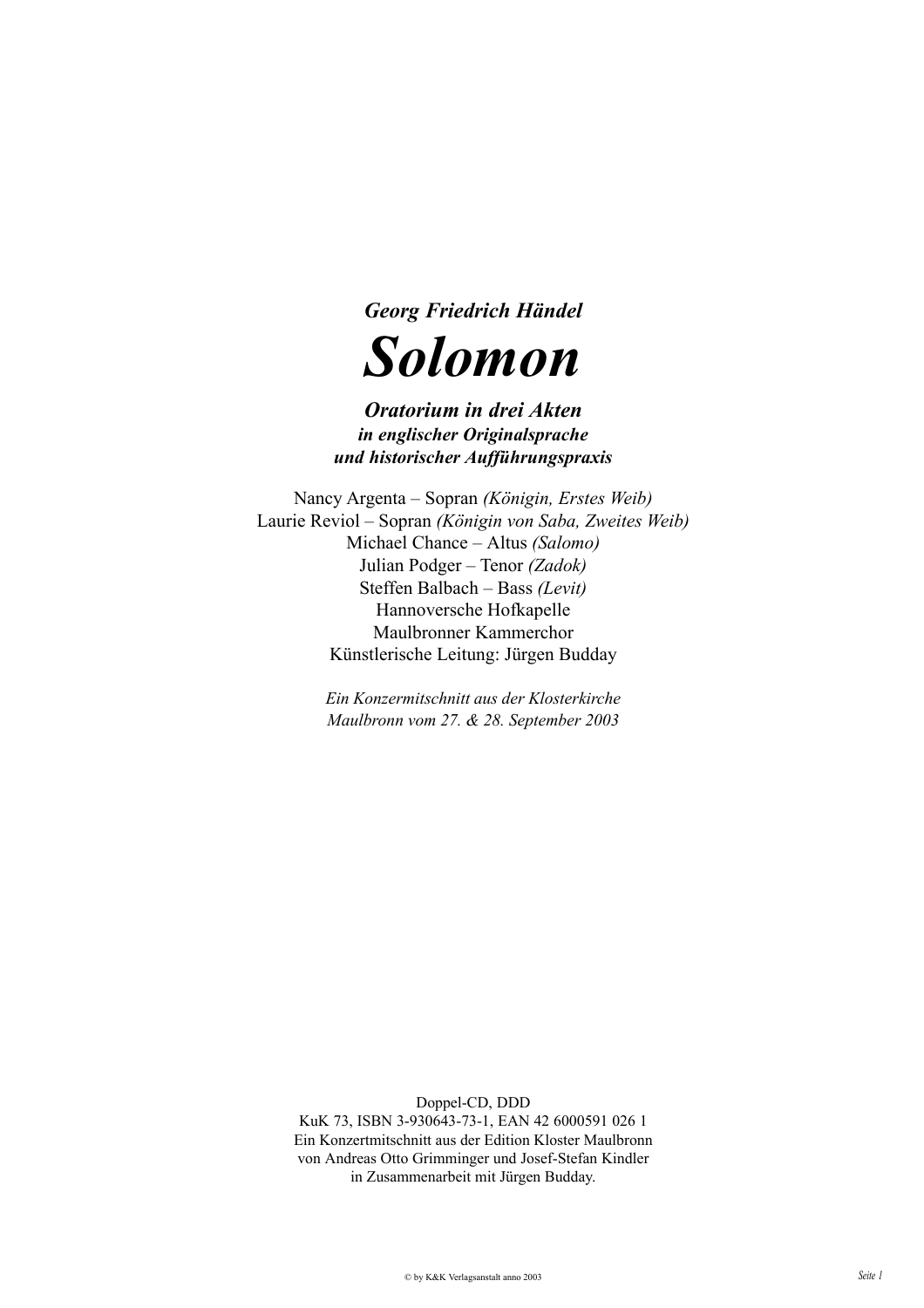# *Solisten*

*Nancy Argenta – Sopran (Königin, Erstes Weib) Laurie Reviol – Sopran (Königin von Saba, Zweites Weib) Michael Chance – Altus (Salomo) Julian Podger – Tenor (Zadok) Steffen Balbach – Bass (Levit)*

# *Hannoversche Hofkapelle*

*Konzertmeisterin Marleen Goede-Uter Violinen Christoph Heldemann, Katharina Huche, Stephanie Bücker, Heidrun Heidarsdottir, Susanne Dietz, Eva Politt, Birgit Fischer, Mechthild Werner Bratschen Bettina Ihrig, Hella Hartmann, Florian Schulte, Klaus Bona Celli Dorothee Palm, Daniela Wartenberg Contrabässe Cordula Cordes, Irmelin Heiseke Laute Joachim Klingenfuß Flöten Margret Schaal-van Buren, Roman Namakonov Oboen Annette Berryman, Ulrike Neukamm Fagotti Alexander Golde, Hans von Busch Trompeten Friedemann Immer, Christoph Draeger Hörner Thomas Crome, Malte Mory Pauken Marten van der Valk Orgel & Cembalo Sabine Erdmann*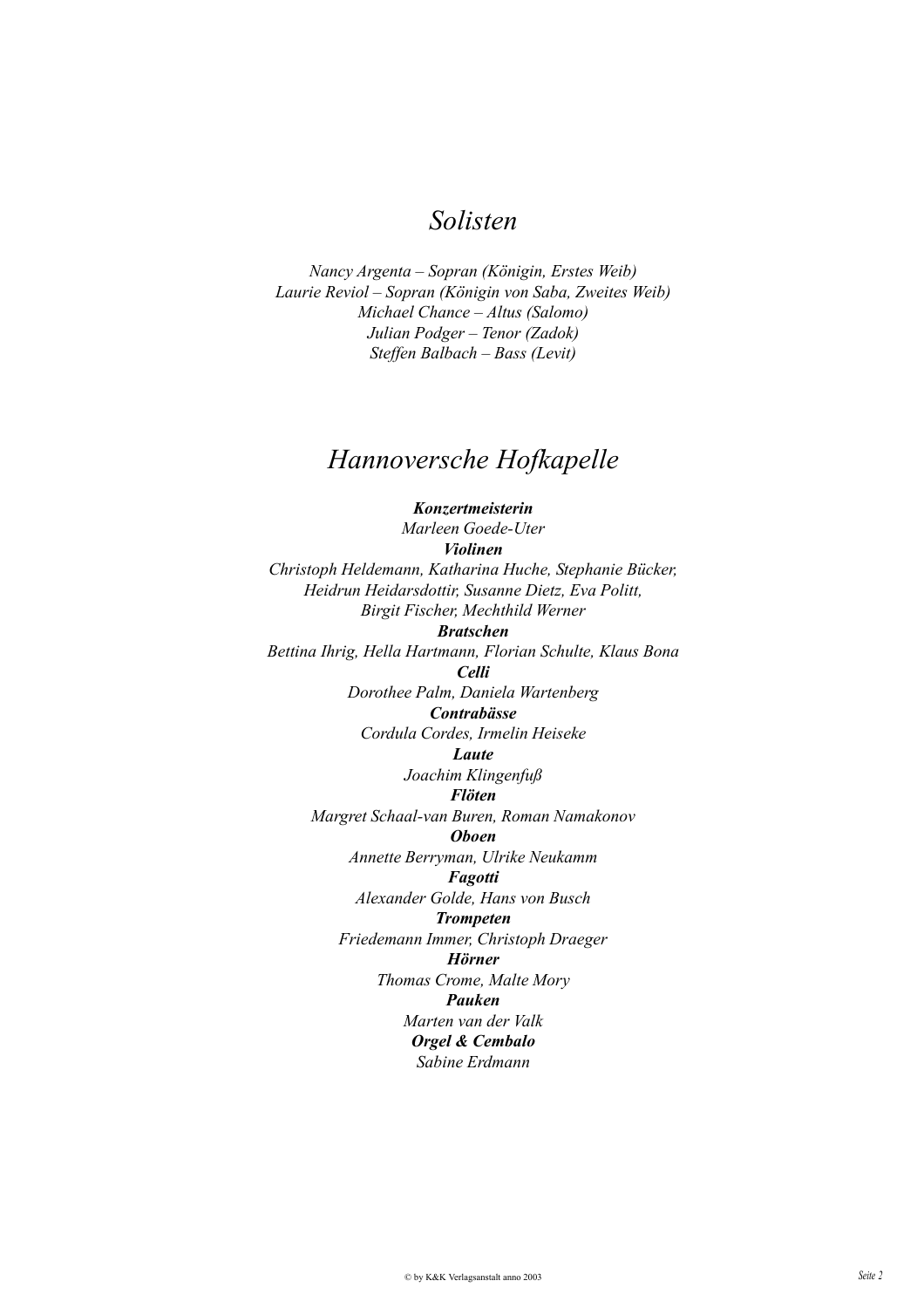# *Maulbronner Kammerchor · Chor I*

### *Sopran I*

*Elisabeth Hofmann-Ehret, Veronika Miehlich, Ina Probst, Susanne Ferber, Sabine Widmann, Anne Nonnenmann, Sylvia Dieter, Katja Körtge Alt I*

*Mirjam Budday, Angelika Stössel, Roswitha Fydrich-Steiner, Beate Roth, Marianne Dohse, Carmen Andruschkewitsch Tenor I*

*Johannes Budday, Sebastian Fuierer, Hartmut Meier Bass I*

*Karl Bihlmaier, Benjamin Schneider, Jo Dohse, Werner Pfeiffer, Eberhard Maier*

# *Maulbronner Kammerchor · Chor II*

## *Sopran II*

*Ilka Hüftle, Sabine Stöffler, Susanne Laenger, Silke Vogelmann, Teresa Frick, Katherina Eberhardt, Ulrike Rapp, Miriam Wolff*

*Alt II*

*Margret Sanwald, Hella Pilz, Beate Fechau, Kathrin Gölz, Bethina van der Ham, Sabine Jurgan, Rebekka Eberhardt*

# *Tenor II*

*Konrad Mohl, Rolf-Rüdiger Most, Ulrich Kiefner, Rudolf Roth Bass II*

*Daniel Fritsch, Paul-Theodor Bräuchle, Burkhard Miehlich, Frieder Weckermann, Hans–Martin Uhde*

# *Künstlerische Leitung*

*Jürgen Budday*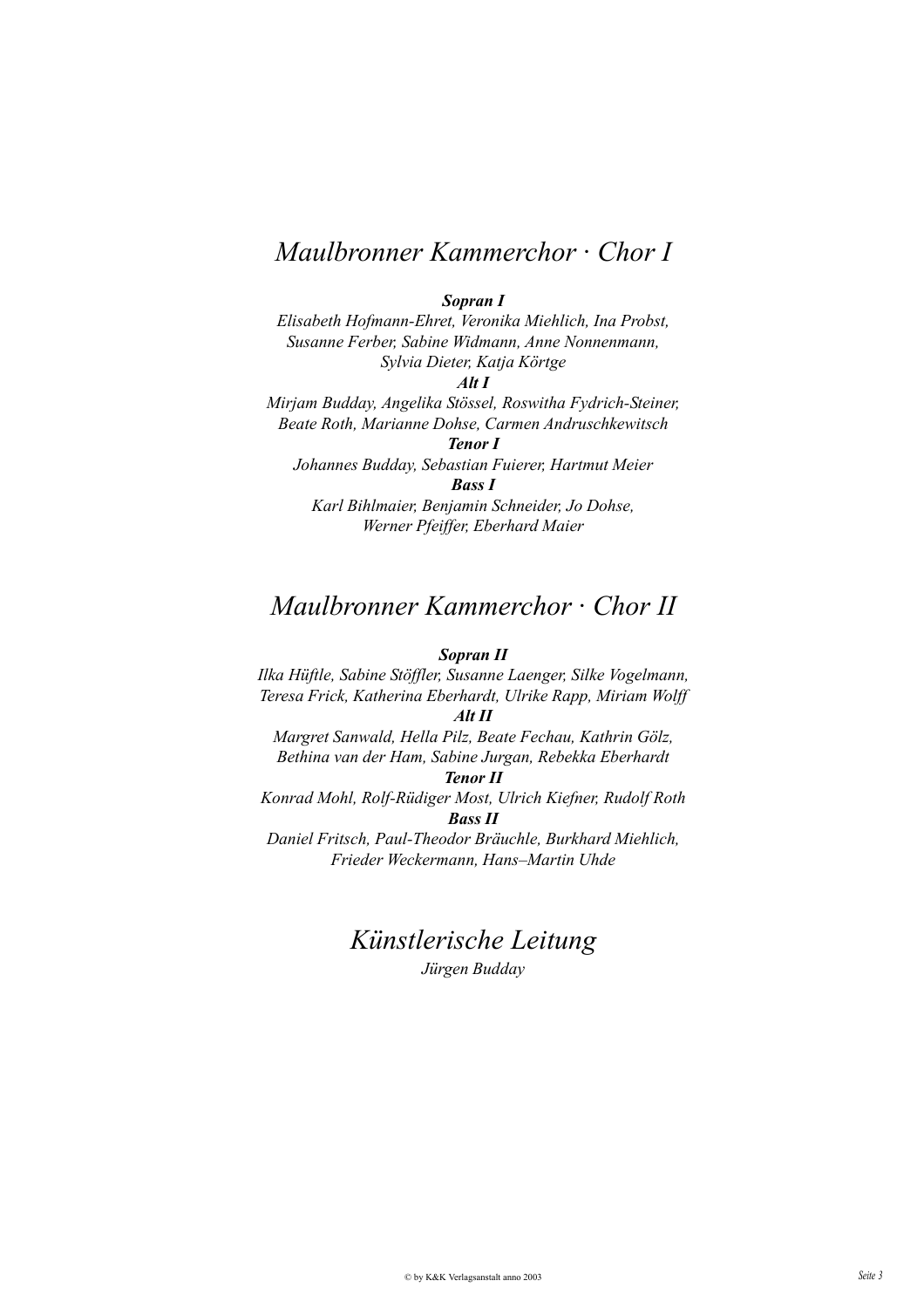# **GEORG FRIEDRICH HÄNDEL (1685-1759) SOLOMON · ACT I**

*Scene I Solomon, Zadok, Priests and Israelites*

## *CHORUS OF PRIESTS*

*Your harps and cymbals sound To great Jehovah's praise; Unto the Lord of Hosts Your willing voices raise.*

## *Levite*

*Praise ye the Lord for all his mercies past, Whose truth, whose justice will for ever last.*

## *CHORUS OF PRIESTS*

*With pious heart, and holy tongue, Resound your Maker's name, Till distant nations catch the song, And glow with holy flame.*

## *Solomon*

*Almighty pow'r! who rul'st the earth and skies, And bade gay order from confusion rise; Whose gracious hand reliev'd Thy slave distress'd, With splendour cloath'd him, and with knowledge bless'd; Thy finish'd Temple with Thy presence grace, And shed Thy heav'nly glories o'er the place.*

## *Zadok*

*Imperial Solomon, thy pray'rs are heard. See!from the op'ning skies Descending flames involve the sacrifice; And lo! within the sacred dome That gleamy light, Profusely bright, Declares the Lord of Hosts is come. Sacred raptures cheer my breast, Rushing tides of hallow'd zeal, Joys too fierce to be express'd, In this swelling heart I feel. Warm enthusiastic fires In my panting bosom roll, Hope of bliss, that ne'er expires, Dawns upon my ravish'd soul. Sacred raptures cheer my breast, Rushing tides of hallow'd zeal, Joys too fierce to be express'd, In this swelling heart I feel.*

## *CHORUS OF ISRAELITES*

*Throughout the land Jehovah's praise record, For full of pow'r and mercy is the Lord.*

*Scene I Salomo, Zadok, Priester und Israeliten*

## *CHOR DER PRIESTER*

*Mit Harf' und Cymbeln singt Zu Gott Jehovah`s Preis; Auf zu dem Himmelskreis Die laute Stimme schwingt.*

## *Levit*

*O preist des Herren Allbarmherzigkeit, Dass Huld, dass Güte währt durch alle Zeit.*

## *CHOR DER PRIESTER*

*Aus frommer Brust, in heil'gem Drang Singt laut des Schöpfers Macht, Dass alles Volk auflauscht dem Sang, Zu heil'ger Glut entfacht*

## *Solomon*

*Allmächt'ge Kraft, die Höh' und Tief' umspannt, In weise Ordnung einst das Chaos band, Die gnädig segnend ihren Knecht beglückt, Geziert mit Weisheit und mit Glanz geschmückt: Komm' in dein heilig, dir erhöh'tes Haus, Und schütte Segen auf die Stätte aus.*

## *Zadok*

*Erhab'ner Salomo! du bist erhört. Sieh', aus den Wolken fährt Der Flammen Glut und deckt den Opferherd; Und sieh, in`s Heiligthum , sieh da! Hell strahlend bricht Ein himmlisch Licht, Verkündend: der Herr der Welt ist nah. Himmelswonne hebt die Brust: Fromme Glut und heil'ger Drang, Glück, zu reich für Wort und Sang, Füllt mein schwellend Herz mit Lust. Heissbegeistert Feuer glüht Mir im Busen, froh durchbebt, Segensheil, das ewig lebt, Strahlt in mein entzückt Gemüth. Himmelswonne hebt die Brust: Fromme Glut und heil'ger Drang, Glück, zu reich für Wort und Sang, Füllt mein schwellend Herz mit Lust*

## *CHOR DER ISRAELITEN*

*Preist All' im Land Jehovah, nah und fern, Denn gross ist Macht und Gnade unsers Herrn.*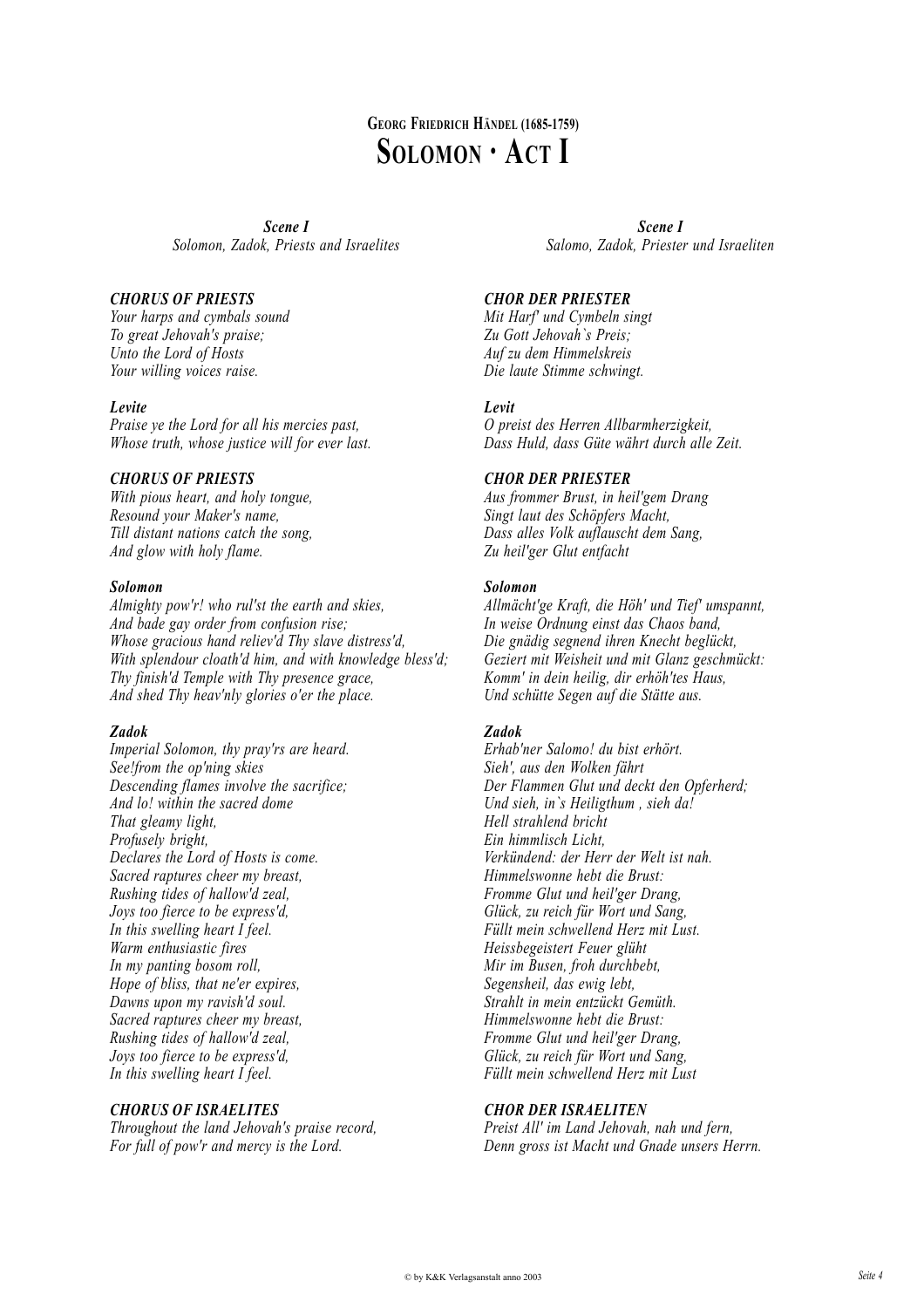#### *Solomon*

*Bless'd be the Lord, who look'd with gracious eyes Upon his vassals' humble sacrifice, And has with an approving smile My work o'erpaid, and grac'd the pile. What though I trace each herb and flow'r, That drink the morning dew, Did I not own Jehovah's pow'r, How vain were all I knew! Say what's the rest but empty boast, The pedant's idle claim, Who having all the substance lost Attempts to grasp a name? What though: (da capo)*

> *Scene II To them the queen*

*Solomon*

*And see my Queen , my wedded love, You soon my tenderness shall prove; A palace shall erect its head, Of cedar built, with gold bespread; Me thinks the work is now begun, The ax resounds on Lebanon, And see, bedeck'd with canvas wings, The dancing vessel lightly springs, While Ophir's mines, well-pleas'd, disclose The wealth that in their entrails glows.*

#### *Queen*

*Bless'd the day when first my eyes Saw the wisest of the wise! Bless'd the day when I was led To ascend the nuptial bed! But completely bless'd the day, On my bosom as he lay, When he call'd my charms divine, Vowing to be only mine. Bless'd the day: (da capo)*

#### *Solomon*

*Thou fair inhabitant of Nile, Rejoice thy lover with a smile!*

#### *Queen*

*Oh monarch! with each virtue bless'd, The brightest star that gilds the east; No joy I know beneath the sun, But what`s compris'd in Solomon. With thee, how quickly fled the winter's night, And short is summer's length of light.*

## *DUET*

#### *Queen*

*Welcome as the dawn of day To the pilgrim on his way, Whom the darkness caus'd to stay, is my lovely king to me.*

## *Salomo*

*Dank dir ,o Herr! der gnädig du erschienst Zu deines Knechts bescheid'nem Opferdienst; Der du mit deines Segens Strom Mein Werk gekrönt, geweiht den Dom. Erforscht' ich gleich jed' Gras und Blum', Die hold im Thauschmuck lacht, Und kennte nicht Jehovah's Macht, Wie eitel wär' mein Ruhm! Was blieb mir als leerer Tand, Des Thoren Scheingewinn, Der nie der Dinge Geist und Sinn, Nur Nam' und Ort gekannt Erforscht' ich gleich: (da capo)*

#### *Scene II*

*Zu ihnen die Königin*

#### *Salomo*

*Seht da, mein Weib, mein Trost und Stolz! Dich soll mein nächstes Werk erhöh'n; Ein Prachtbau soll von Cedernholz, Mit Gold geziert, für dich entstehen. Das Werk begann mit Eifer schon: Die Axt erschallt im Libanon, Und sieh, wie rasch und leicht geschwingt Das flinke Schiff zum Hafen dringt, Dem Ophir's Mine willig zollt Den Schatz von Edelstein und Gold.*

#### *Königin*

*Heil dem Tag, da ich geschaut Ihn, der Weisheit glänzend Bild! Heil dem Tag, da ich verhüllt Ihm genaht im Schmuck der Braut! Aber zwiefach Heil dem Tag, Da er mit am Busen lag, Meine Reize göttlich fand Und sich ewig mir verband Heil dem Tag: (da capo)*

#### *Salomo*

*Wie süss, du Fürstenkind vom Nil, ist deiner Blicke lieblich Spiel!*

## *Königin*

*Gebieter! aller Tugend reich, Dem hellsten Stern im Osten gleich! Kein Glück der Erde macht mich froh, Als das mir ward in Salomo. Mit dir, wie schnell verfliegt des Winters Nacht, Wie rasch des Sommertages Pracht.*

## *DUETT*

## *Königin*

*Lieblich, wie des Tages Pracht Einen Wandrer in der Nacht Auf verlor'nem Pfade lacht, Leuchtest du, o König, mir.*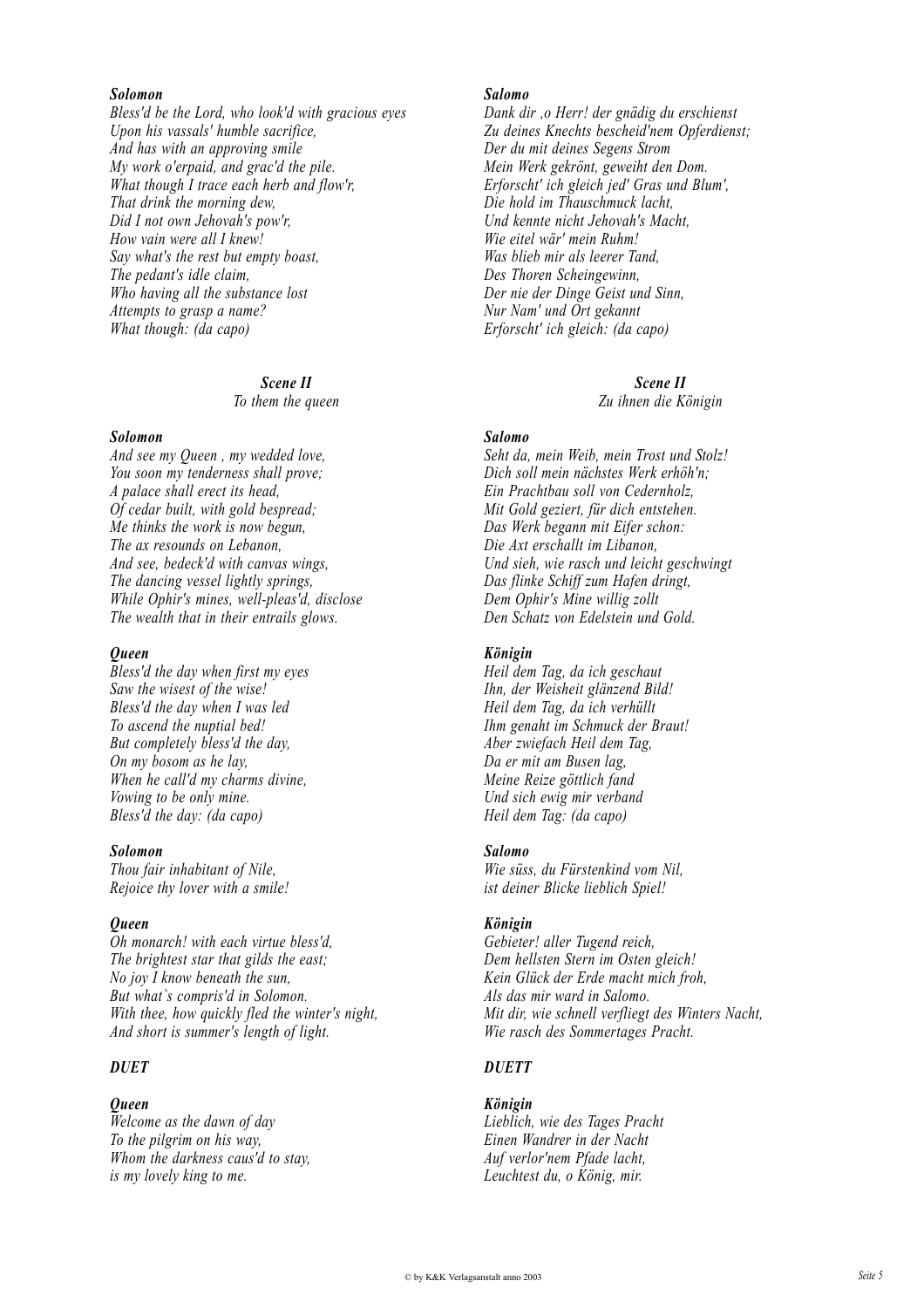## *Solomon*

*Myrtle grove, or rosy shade, Breathing odours through the glade To refresh the village maid, Yields in sweets, my queen, to theee*

## *Queen*

*When thou art absent from my sight, The court I shun, and loathe the light. With thee th'unshelter'd moor I'd tread, Nor once of fate complain; Though burning suns flash'd round my head, and cleav'd he barren plain. Thy lovely from alone I prize, 'Tis thou that canst impart Continual pleasure to my eyes, And gladness to my heart.*

#### *Zardok*

*Search round the word, there never yet was seen So wise a monarch, or so chase a queen.*

#### *CHORUS*

*May no rash intruder disturb their soft hours; To form fragrant pillows, arise, oh ye flow'rs! Ye zephirs, soft-breathing, their slumbers prolong, While nightingales lull them to sleep with their song.*

#### *Salomo*

*Myrthenbüt' und Rosenhein, Dufthauch athmend bei dem Rain, Hirt' und Hirtin zu erfreu'n, Weicht , lieb Herz , an Süsse dir.*

## *Königin*

*Ist fern von mir dein Angesicht, Hass' ich den Tag und flieh' das Licht. Mit der durch Moor, durch Wüstensand, Hinwandr' ich obdachlos, Das Haupt umglüht vom Sonnenbrand, Verdorrt der Erde Schoos: Dein treuer Arm hält mich in Hut, Du bist mein Schirm und Schild, Des Anblick mir das Herz mit Mut, Mit Kraft die Brust erfüllt.*

## *Zadok*

*Durchforscht die Welt: nie ward zuvor gesehn Solch treues Bündnis, solch edles Paar.*

## *CHOR*

*Nie trüb' euch ein Unhold den Frieden der Nacht! Schwellt dufend ihr Lager, o Blumen voll Pracht, Umweht sie , Zyphyre, mit lindem Umfang, Ihr Nachtigallen lullt sie in Schlummer mit Sang.*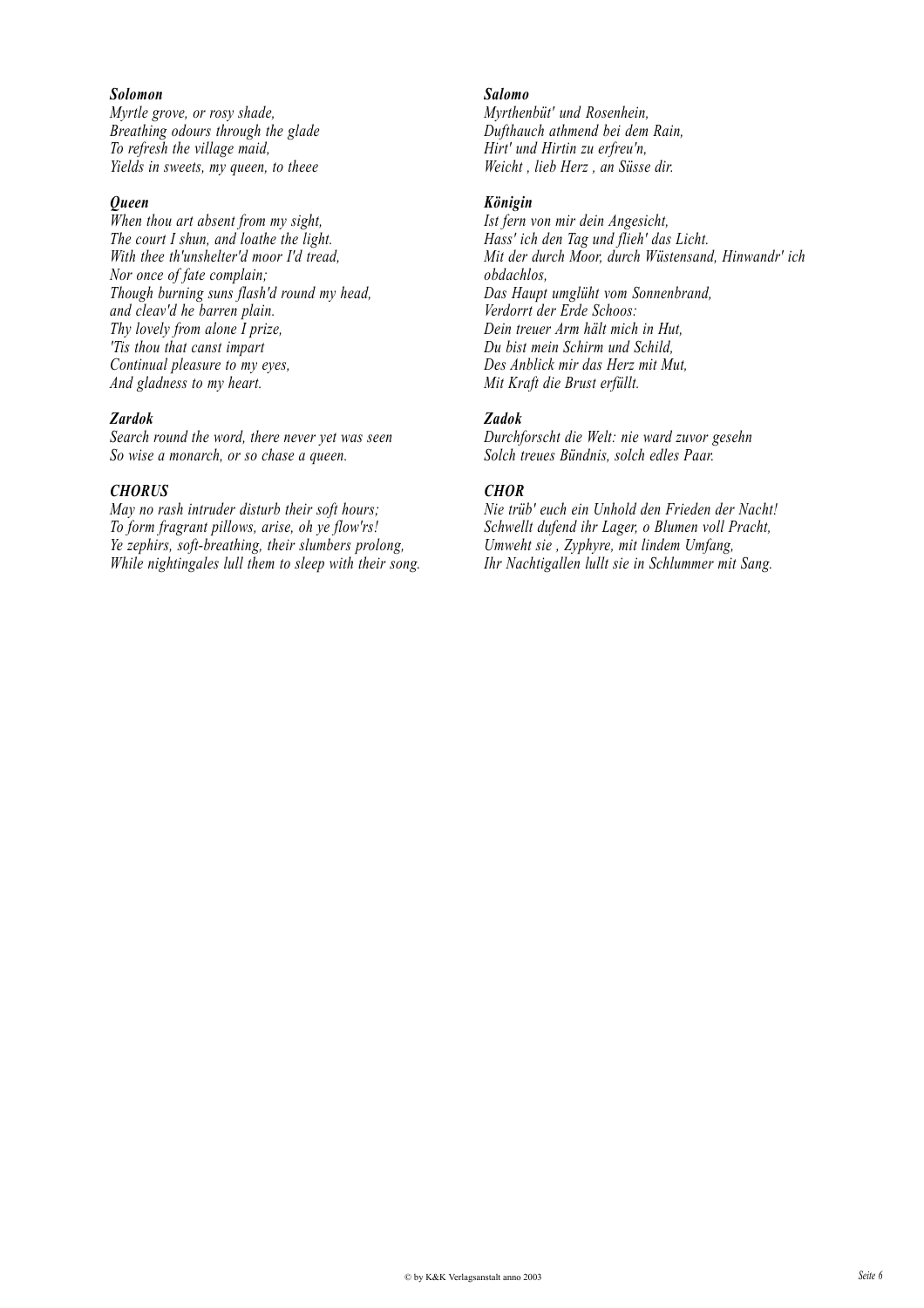# **GEORG FRIEDRICH HÄNDEL (1685-1759) SOLOMON · ACT II**

*Scene I Solomon, Zadok, Levites and Israelites*

## *CHORUS*

*From the censer curling rise Grateful incense to the skies; Heaven blesses David's throne, Happy, happy Solomon! Live, live for ever, pious David's son; Live, live for ever, mighty Solomon.*

## *Solomon*

*Prais'd be the Lord, from Him my wisdom springs; I bow in-raptur'd to the King of Kings. He led me, abject, to th'imperial state, When weak, and trembling for my future fate; Strengthen'd by Him, each foe with horror fled, Then impious Joab at the altar bled; The death he oft deserv'd stern Shimei found, And Adonijah sunk beneath the wound; Forc'd by his crimes, I spoke a brother's doom, Ah may his vices perish in his tomb! When the sun o'er yonder hills Pours in tides the golden day, Or, when quiv'ring o'er the rills, In the west he dies away; He shall ever hear me sing Praises to th'eternal King.*

## *Scene II*

*Solomon, Levite and Israelites to them an Attendant*

## *Attendant*

*My sovereign liege, two women stand, And both beseech the king's command To enter here. Dissolv'd in tears the one a new-born infant bears; The other, fierce, and threat'ning loud, Declares her story to the crowd; And thus she clamours to the throng, "Seek we the king, he shall redress our wrong."*

## *Solomon*

*Admit them straight; for when we mount the throne, Our hours are all the people's , not our own.*

*Scene I Salomo, Zadok, Leviten und Israleliten*

## *CHOR*

*Vom Altare wallend weh'n Wolken Weihrauch zu den Höh'n: Gottes Segen schirmt den Thron, Selig, selig Salomo. Heil, Heil für immer dir, o David's Sohn! Heil für immer, mächt'ger Salomo.*

## *Salomo*

*Preis sei dem Herrn, der Weisheit mir verlieh'n; Ich beug' entzückt mich, vor ihm hin zu knie'n. Er hob vom Staube mich zum Herrscherstand, Als schwach und bang ich vor der Zukunft stand. Zagend vor ihm , entfloh der Feinde Schaar, Der wilde Joab fiel vor den Altar, Der oft verdiente Tod ward Simei's Theil, Und Adonai sank dem Todespfeil; Ihn traf mein Spruch für frevelhaftes Thun: Mag sein Verbrechen ewig mit ihm ruh'n! Ob die Sonn' auf Berg und Thal Hell ergiesst ihr goldnes Licht, Ob ihr bleicher Abendstrahl Fern im West ersterbend bricht: Ewig hört sie, wie mein Sang Singt dem Mächt'gen Preis und Dank*

## *Scene II*

*Solomon, Leviten und Israeliten. Zu ihnen ein Diener*

## *Diener*

*Mein hoher Fürst! zwei Frauen stehn, Die deine Gunst, o Herr, erfleh'n, Sich dir zu nah'n. Verzehrt von Schmerz Presst eine voll Angst ein Kind an's Herz. Die andre, wild, im Redeschwall Erklärt dem Volk den streit'gen Fall: Sie ruft mit lautem Schrei'n und Droh'n: "Auf, lasst uns gehen, Recht suchen vor dem Thron."*

## *Salomo*

*Lasst sie herein. Nah' ich dem Stuhle hier, Gehör ich ganz dem Volke, und nicht mir.*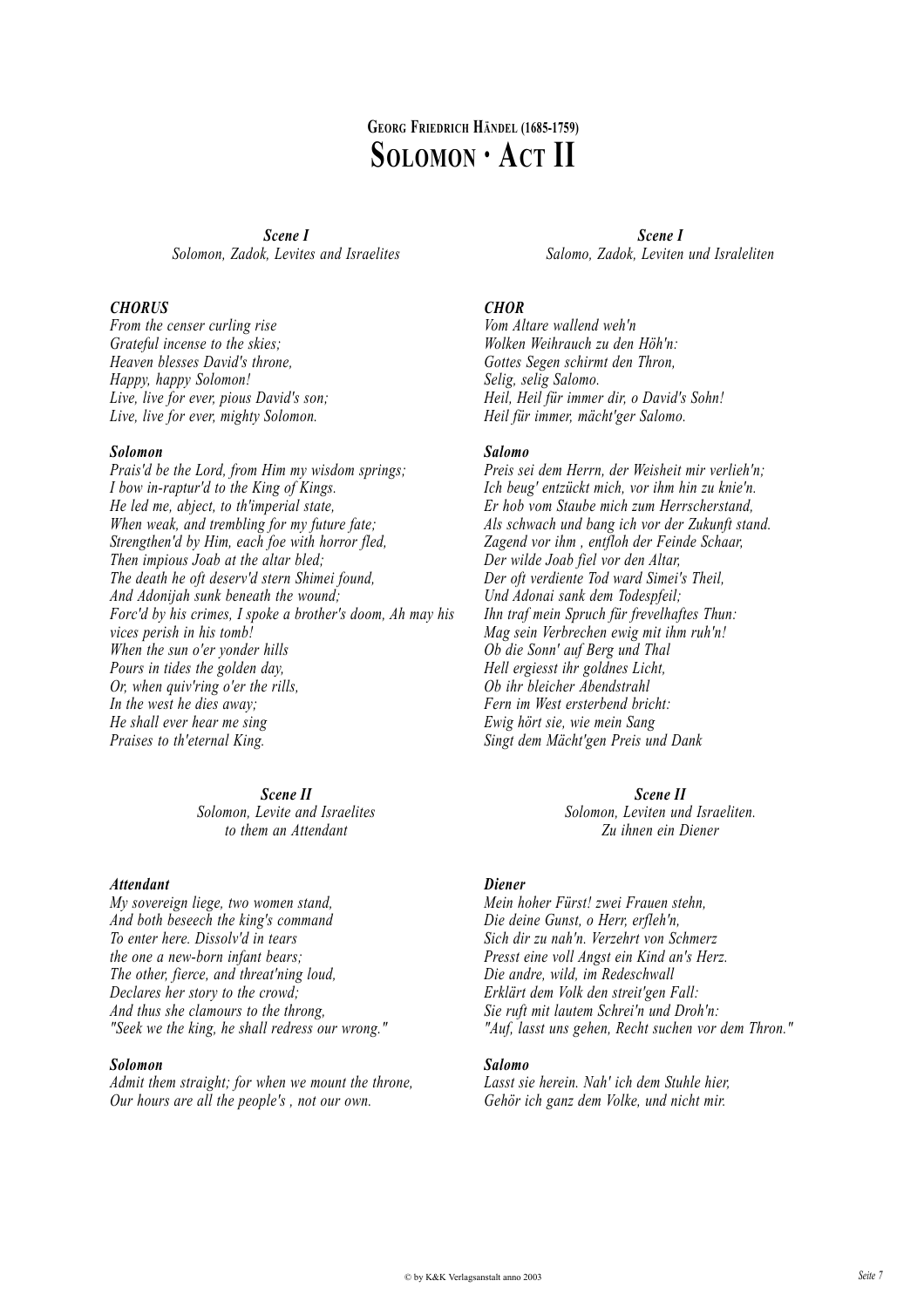## *Scene III To them the two harlots*

## *First harlot*

*Thou Son of David, hear a mother's grief; And let the voice of justice bring relief. This little babe my womb conceiv'd, The smiling infant I with joy receiv'd. That woman also bore a son, Whose vital thread was quickly spun: One house we both together kept; But once, unhappy, as I slept, She stole at midnight where I lay , Bore my soft darling from my arms away, And left her child behind, a lump of lifeless clay: And now , oh impious! dares to claim My right alone, a mother's name.*

## *TRIO*

*First harlot Words are weak to paint my fears; Heart-felt anguish, starting tears, Bet shall plead a mother's cause, To thy throne, oh king, I bend, My cause ist just, be thou my friend.*

*Second harlot False is all her melting tale.*

*Solomon Justice holds the lifted scale.*

*Second harolot Then be just, and fear the laws.*

*First harlot Words are weak to paint my fears; Heart-felt anguish, starting tears, Best shall plead a mother's cause. To thy throne, oh king, I bend, My cause is just, be thou my friend.*

## *Solomon*

*What says the other to th'imputed charge? Speak in thy turn, and tell thy wrongs at large.*

## *Second harlot*

*I cannot varnish o'er my tongue, And colour fair the face of wrong. This babe is mine, the womb of earth Intom'd, conceals her little birth. Give me my child, my smiling boy, To cheer my breast with new-born joy*

## *Solomon*

*Hear me, ye women, and the king regard, Who from his throne thus reads the just award: Each claim alike, let both their portions share; Divide the babe, thus each her part shall bear. Quick, bring the faulchion, and the infant smite, Nor further clamour for disputed right.*

*Scene III Zu ihnen die beiden Weiber*

## *Erstes Weib*

*O Sohn des David, hör' der Mutter Leid! Der Weisheit Spruch gewähr' Gerechtigkeit. Dies süsse Kind ward mir zu Theil, Das holde Knäblein, all mein Glück und Heil. Auch diesem Weib ward ein Sohn, Des Lebenshauch zu bald entfloh'n. Ein Haus dient beiden uns zum Dach. Und einst, da tief im Schlaf ich lag, Stahl sie sich Nacht in mein Gemach, Nahm meinen Liebling weg von meinem Schoos, Und liess ihr Kind zurück, entseelt und leblos. Nun hat sie ruchlos sich erfrecht Und heischt für sich mein Mutterrecht.*

## *TRIO*

#### *Erstes Weib*

*Ach, kein Wort benennt mein Weh! Seelenjammer, banger Schmerz Zeuge für dies Mutterherz. Sieh mich knie'n vor deinem Thron: Das Recht ist mein, sei du mein Freund.*

## *Zweites Weib*

*Falsch ist all ihr fein Gedicht.*

*Salomo Warnend schwebt die Waage schon.*

#### *Zweites Weib Wäge streng des Rechts Gericht.*

## *Erstes Weib*

*Ach, kein Wort benennt mein Weh! Seelenjammer, banger Schmerz Zeuge für dies Mutterherz. Sieh mich knie'n vor deinem Thron: Das Recht ist mein, sei du mein Freund.*

## *Salomo*

*Was sagt die andre zu so schwerer Schuld? So sprich nun auch du, in Ordnung und Geduld*

## *Zweites Weib*

*Nicht kann ich schmücken den Bericht, Noch leih'n der Schuld ein hold Gesicht: Dies Kind ist mein: ein Grabmal war Des anderen Loos, das sie gebar. Gib mir mein Kind, all meine Lust. Mit Trost zu stillen meinen Brust!*

## *Salomo*

*Hört denn, ihr Frauen, was der König spricht, Der von dem Thron urtheilt nach Recht und Pflicht. Gleich, wie ihr Recht, sei Schaden und Gewinn: Zertheilt das Kind; ihr Theil nehm' jede hin. Auf, bringt ein Schwert her! Haut das Kind entzwei, Auf dass geschlichtet euer Hader sei.*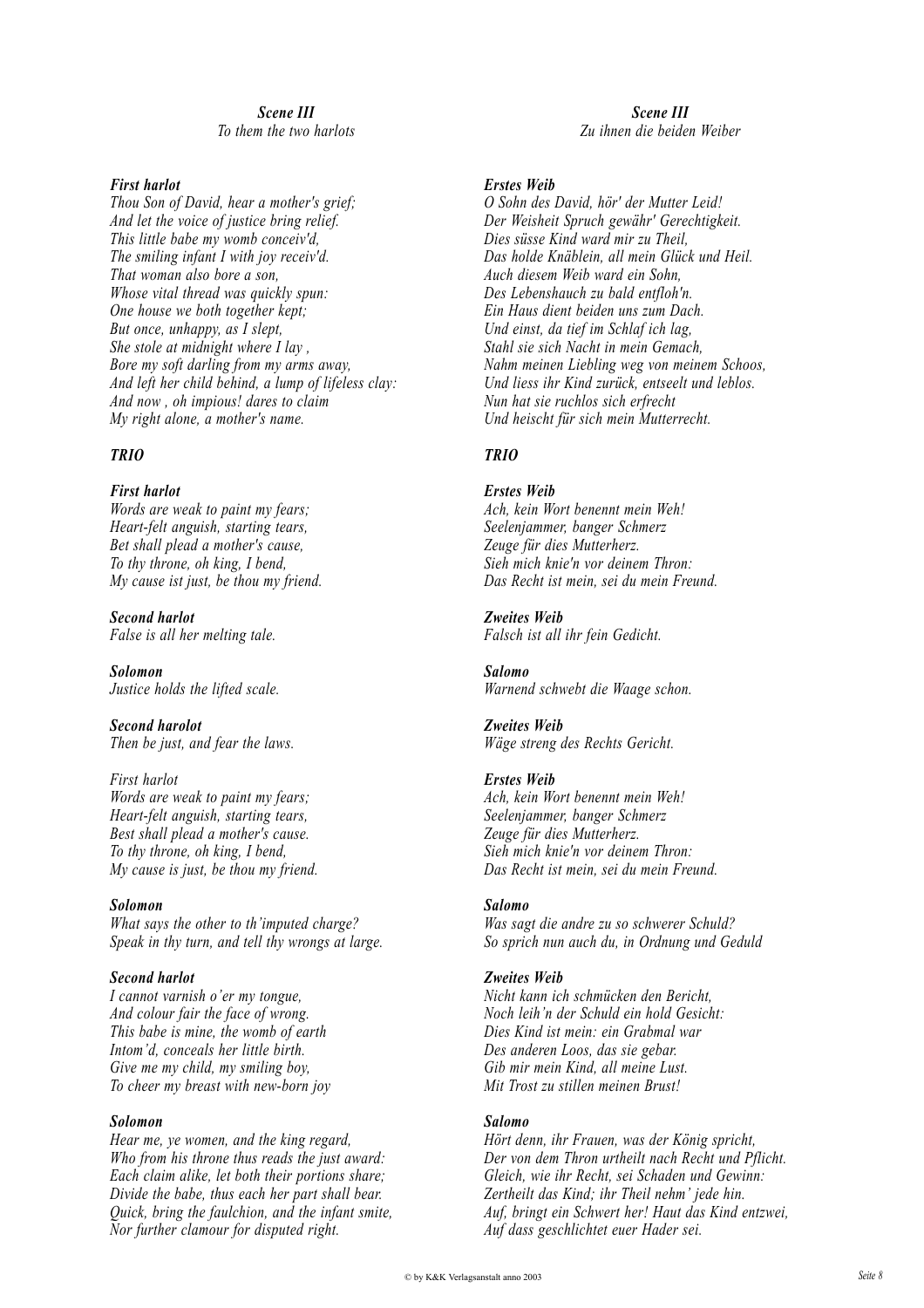## *Second harlot*

*Thy sentence, great king, Is prudent and wise, And my hopes on the wring Quick bound for the prize. Contented I hear, And approve the decree; For at least I shall tear The lov'd infant from thee.*

#### *First harlot*

*Withhold, withhold the executing hand! Reverse, oh king, thy stern command. Can I see my infant gor'd With the fierce relentless sword? Can I see him yield his breath, Smiling at the hand of death? And behold the purple tides Gushing down his tender sides? Rather be my hopes beguil'd, Take him all - but spare my child.*

#### *Solomon*

*Israel, attend to what your king shall say; Think not I meant the innocent to slay. The stern decision was to trace with art, The secret dictates of the human heart. She who could bear the fierce decree to hear, Nor send one sigh, nor shed one pious tear, Must be a stranger to a mother's name. Hence from my sight, nor urge a further claim! But you , whose fears a parent's love attest, Receive, and bind him to your beating breast; To you, in justice, I the babe restore, And may you lose him from your arms no more.*

#### *First harlot*

*Thrice bless'd be the king, for he's good and he's wise;*

*Solomon The Lord all these virtues has giv'n,*

#### *First harlot*

*My gratitude calls streaming tears from my eyes.*

#### *Solomon*

*Thy thanks be return'd all to Heav'n. 'Tis god that rewards, and will lift from the dust Whom to crush proud oppressors endeavour;*

#### *First harlot How happy are those who in God put their trust!*

*Solomon*

*For his mercy endureth for ever.*

## *CHORUS OF ISRAELITES*

*From the east unto the west, Who so wise as Solomon? Who like Israel's king is bless'd, Who so worthy of a throne?*

## *Zweites Weib*

*Dein Urtheil verfügt, Was weis ist und klug, Und mein Wunsch ist begnügt Am Theil den ich trug. Nicht feindlich gesinnt Ist des Spruchs Meinung mir: So entreiss' ich das Kind, Das geliebte, doch dir.*

#### *Erstes Weib*

*Halt ein, steh ab vom schreckenvollen Mord! Nimm, Herr, zurück dein furchtbar Wort! Kann ich sehn mein Kind zerstückt Durch den unbarmherzigen Stahl? Kann ich sehn, wie's nach mir blickt, Lächelnd vor der Todesqual! Wie dem zarten Leib entrinnt Purpurgleich die dunkle Flut? - Schonet nur ein theures Blut! Nehmt es hin – nur schont mein Kind.*

#### *Salomo*

*Israel, vernimm was nun dein König spricht: Nicht will den Mord den Unschuld das Gericht. Das strenge Urtheil brachte nur zu Tag, Was in dem Herzen beider Frauen sprach. Sie, die frohlockt', als ich den Spruch bekannt, Und nicht ein Wort mit Thräne fand, Die kennt die Liebe einer Mutter nicht. Heb dich weg! Und fürchte mein Gericht. Doch Du , bestürmt von tiefem Mutterschmerz, Nimm hin das Knäblein an dein pochend Herz; Nur dein in Wahrheit kann der Säugling sein, Zur Lust dir bleib' er nun und immer dein.*

## *Erstes Weib*

*Dem König sei Heil! Er ist weise und gut;*

#### *Salomo*

*Der Herr war's , der so mich erhob,*

### *Erstes Weib*

*Mein thränendes Aug' weinet Dank dir voll Glut.*

#### *Salomo*

*An Gott nur gib Dank so wie Lob. Hoch waltet der Herr, der da mächtig Ihn schützt, Den bedroh'n der Gewaltigen Hände;*

#### *Erstes Weib*

*Wie selig ist der, der auf Gott nur sich stützt!*

#### *Salomo*

*Sein Gnade, sie währet ohn' Ende.*

#### *CHOR DER ISRAELITEN*

*Wer vom Osten bis hin zum West Ist so weis' als Salomo? Wer ist, Israels König gleich, Glanz und Zierde seinem Thron?*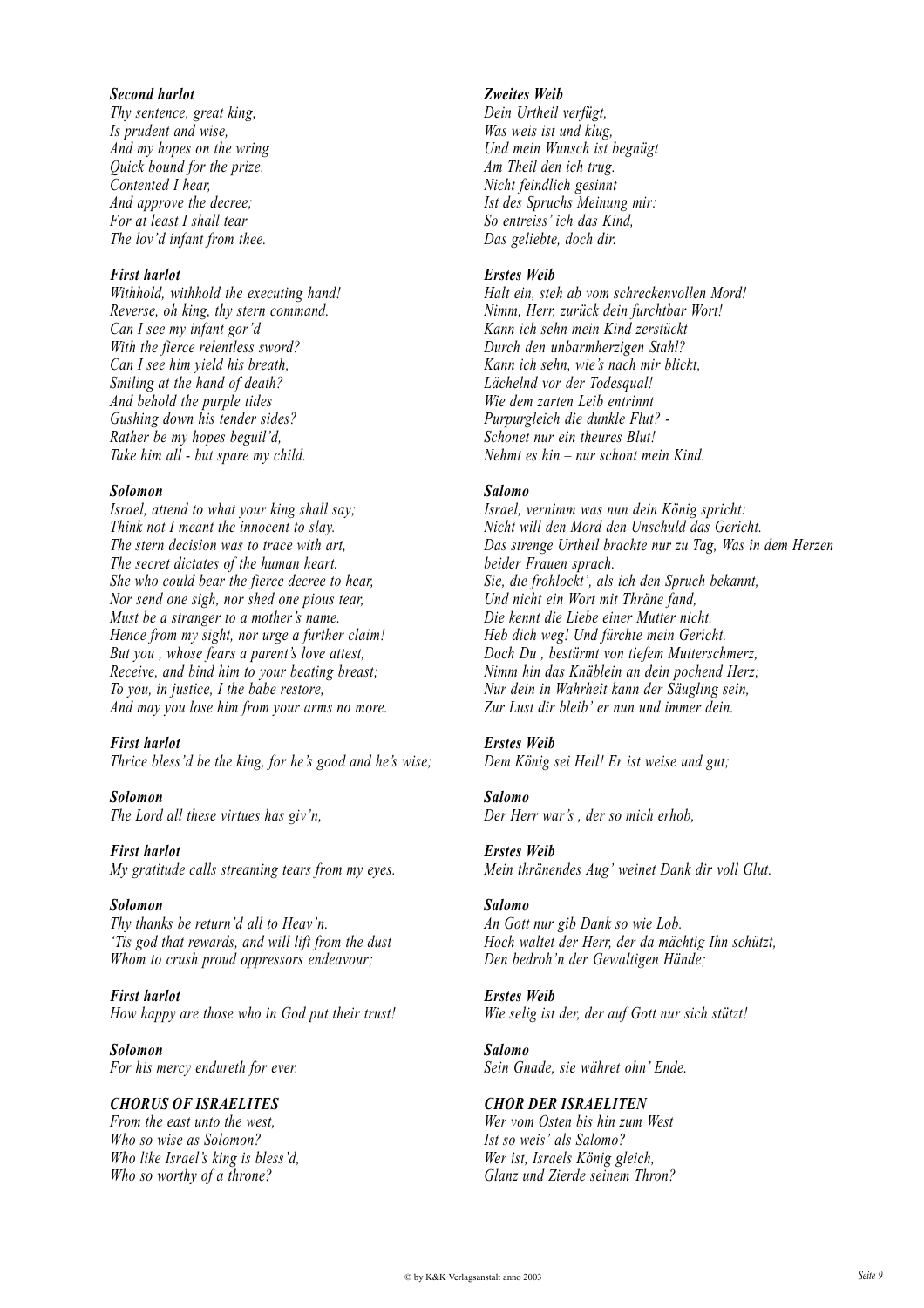## *Zadok*

*From morn to eve I could enraptur'd sing The various virtues of our happy king; In whom , with wonder , we behold combin'd, The grace of feature with the worth of mind. See the tall palm that lifts the head On Jordan's sedgy side, His tow'ring branches curling spread, And bloom in graceful pride. Each meaner tree regardless springs, Nor claims our scornful eyes; Thus thou art first of mortal kings, And wisest of the wise See the tall palm: (da capo)*

## *First harlot*

*No more shall armed bands our hopes destroy, Peace waves her wing, and pours forth ev'ry joy. Beneath the vine, or fig-tree's shade, Ev'ry shepherd sings the maid, Who his simple heart betray'd, In a rustic measure. While of torments he complains, All around the village swains Catch the song, and feel hes pains, Mingling sighs with pleasure. Beneath the vine: (da capo)*

## *CHORUS OF PRIESTS*

*Swell, swell the full chorus to Solomon's praise, Record him, ye bards, as the pride of our days. Flows sweetly the numbers that dwell on his name, And rouse the whole nation in songs to his fame. Swell, swell the full chous: (da capo)*

## *Zadok*

*Von früh bis spät sing' ich in Wonne gern Des Königs Ehren, unsers weisen Herrn, In dem mit Staunen all sein Israel preist Der Demuth Würde und den hohne Geist Sieh, wie die Palm' ihr Haupt hoch trägt Am Rand des Jordanstrands, Wie mächt'ge Zweige stolz sie regt, Und grünt in vollem Glanz. Nicht ragt ein andrer Baum empor, Den ihr du gleichen wirst: So strahlst auch du den Weisen vor, Der grossen grösster Fürst. Sieh, wie die Palm': (da capo)*

## *Erstes Weib*

*Fortan weilt harmlos Glück in Feld und Haus, Mild breitet Frieden sein sanft Gefieder aus. Am klaren Bach , im stillen Thal Klagt der Hirt in Liebesqual Ihr, die all sein Herz ihm stahl. Im Gesang' sein Sehen. Weil er seinem Gram sich weiht, Lauscht im Haine Knab' und Maid Seinem Lied und seinem Leid, Lächelnd unter Thränen. Am klaren Bach: (da capo)*

## *CHOR DER PRIESTER*

*Schallt, schallt laut, ihr Chöre, zu Salomo's Preis, O nennt ihn, ihr Sänger, den Stolzen unserer Zeit. Schwellt lieblich des Lied, das besingt seine Huld, Erhebt all das Volk mit dem Sang seines Ruhms. Schallt, schallt laut, ihr Chöre: (da capo)*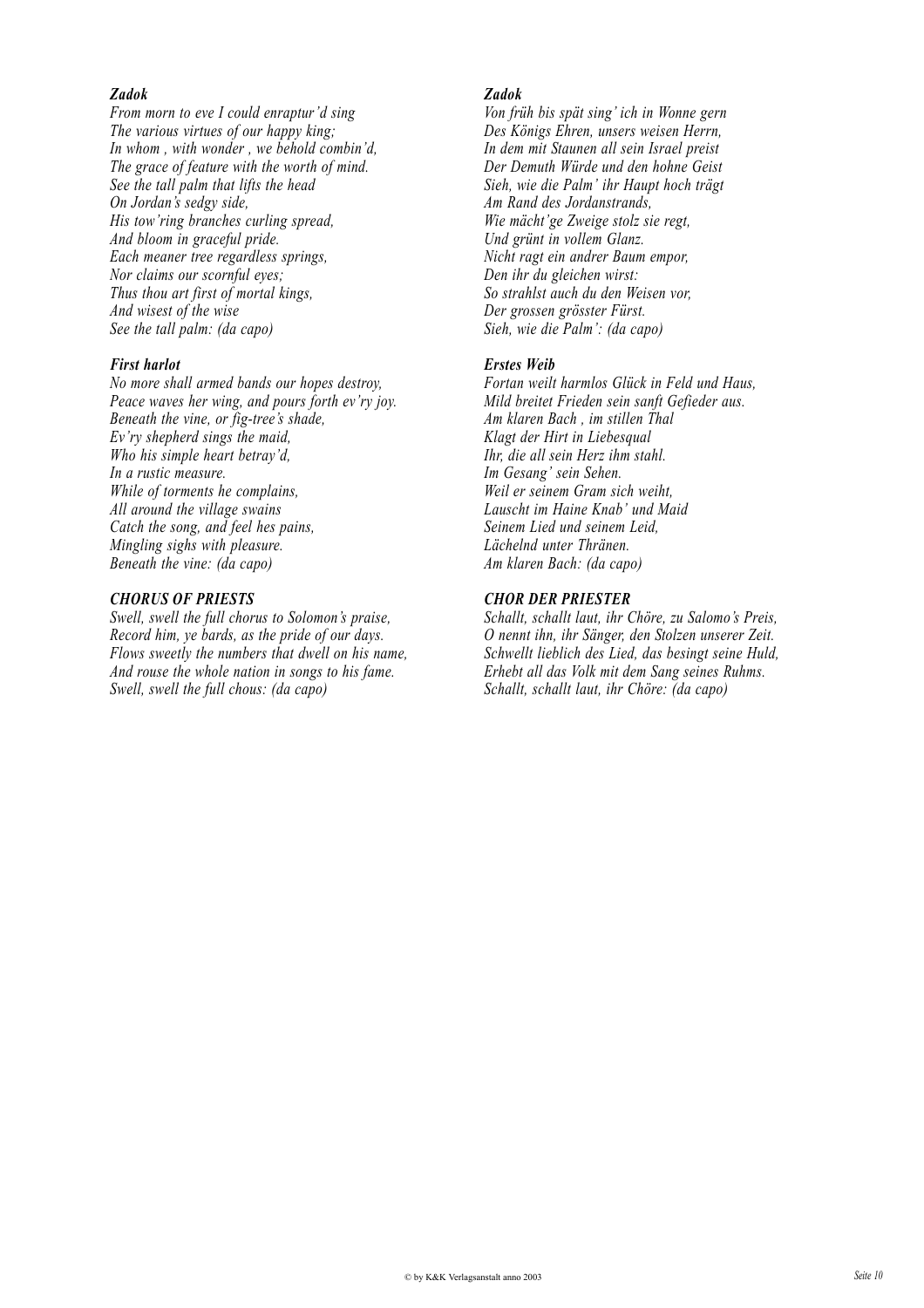# **GEORG FRIEDRICH HÄNDEL (1685-1759) SOLOMON · ACT III**

*Scene I Solomon, Queen of Sheb, Zadok and Chorus*

## *Queen of Sheba*

*From Arabia's spicy shores, Bounded by the hoary main, Sheba's queen these seats explores, To be taught thy heav'nly strain.*

## *Solomon*

*Thrice welcome queen, with open arms Our court receives thee, and thy charms. The temple of the Lord first meets your eyes, Rich with the well-accepted sacrifice. Here all our treasures free behold, Where cedars lie, o'erwrought with gold; Next, view a mansion fit for kings to own, The forest call'd of tow'ring Lebanon, Where art her utmost skill displays, And ev'ry object claims your praise.*

## *Queen of Sheba*

*Ev'ry sight these eyes behold, Does a diff 'rent charm unfold; Flashing gems, and sculptur'd gold, Still attract my ravish'd sight. But to hear fair truth distilling, In expressions choice and thrilling From that tongue, so soft and killing, That my soul does most delight.*

## *Solomon*

*Sweep, sweep the string, to sooth the royal fair, And rouse each passion with th'alternate air Music apread thy voice around, Sweetly flow the lulling sound.*

## *CHORUS*

*Music apread thy voice around, Sweetly flow the lulling sound.*

## *Solomon*

*Now a diff 'rent measure try, Shake the dome, and pierce the sky. Rouse us next to martial deeds; Clanking arms, and neighing steeds, Seem in fury to oppose Now the hard-fought battle glows.*

## *CHORUS*

*Now a diff 'rent measure try, Shake the dome, and pierce the sky. Rouse us next to martial deeds; Clanking arms, and neighing steeds, Seem in fury to oppose Now the hard-fought battle glows.*

*Scene I Salomo, Königin von Saba und Chor*

## *Königin von Saba*

*Von Arabien's würz'gem Strand, Den das dunkle Meer umgränzt, Komm ich her, zu sehn dies Land, Wo dein Nam' und Ruhm erglänzt.*

## *Salomo*

*Sei uns willkommen! So hoher Gast Empfängt mit Freuden mein Palast. Den Tempel unsers Herrn sieht hier dein Aug', Glanzvoll erhöht dem heil'gen Opferbrauch. All unsern Schatz erblickst du hier Im Cedernbau voll Gold und Zier. Sieh den Palast dann, unsern Sitz und Thron, Benannt der Wald des Berges Libanon, Wo Kunst ihr höchstesWerk vollbracht, Und alles athmet Herrscherpracht.*

## *Königin von Saba*

*Jeder Blick, der sich beut, zeugt von Glanz und Herrlichkeit; Prachtgestein und Goldgeschmeid' Lockt mein Aug', wohin es blickt. Doch es ist der Weisheit Fülle In des Sangs melod'scher Hülle. Was mich bannt in heil'ge Stille, Was mein Herz zumeist entzückt.*

## *Salomo*

*Stimmt an den Chor, und stillt ihr Wunsch und Hang! Ruft jed' Gefühl wach, wechselnd im Gesang. Hebt im Chor der Stimmen Klang, Lieblich tön' ein süsser Sang.*

## *CHOR*

*Hebt im Chor der Stimmen Klang, Lieblich tön' ein süsser Sang*

## *Salomo*

*Nun ein Sang von andrer Glut! Braust wie Sturm und rast in Wuth. Stürmt uns auf zu Kraft und Muth! Schwert und Schild und wiehernd Ross Prallt zum Kampf in wildem Stoss Nun entbrennt die Schlacht in Wuth.*

## *CHOR*

*Nun ein Sang von andrer Glut! Braust wie Sturm und rast in Wuth. Stürmt uns auf zu Kraft und Muth! Schwert und Schild und wiehernd Ross Prallt zum Kampf in wildem Stoss Nun entbrennt die Schlacht in Wuth.*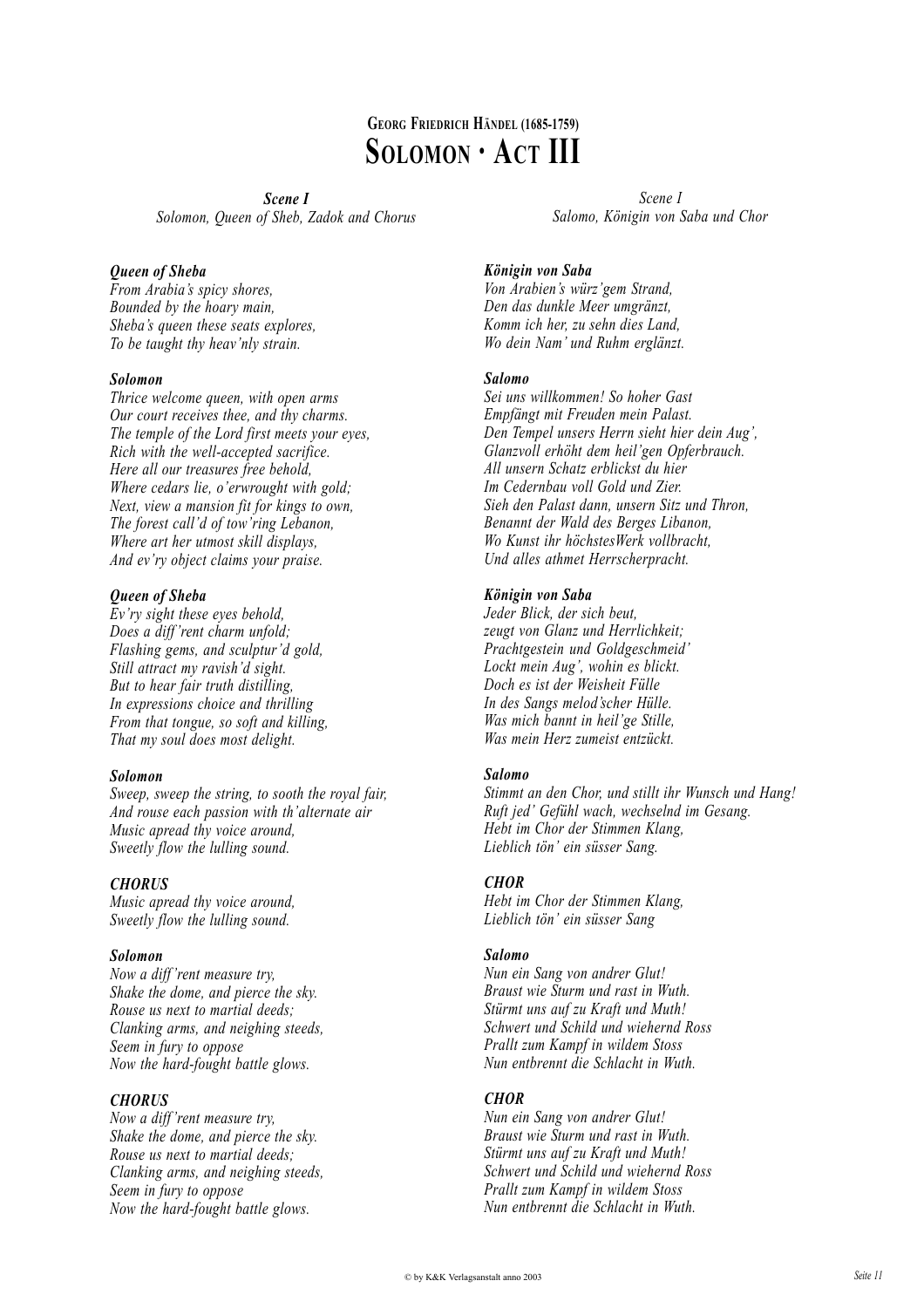## *Solomon*

*Then at once from rage remove; Draw the tear from hopeless love; Lengthen out the solemn air, Full of death and wild despair.*

## *CHORUS*

*Draw the tear from hopeless love; Lengthen out the solemn air, Full of death and wild despair.*

## *Solomon*

*Next the tortur'd soul release, And the mind restore to peace. Thus rolling surges rise, And plough the troubled main; But soon the tempest dies, And all is calm again.*

## *CHORUS*

*Next the tortur'd soul release, And the mind restore to peace. Thus rolling surges rise, And plough the troubled main; But soon the tempest dies, And all is calm again.*

## *Queen of Sheba*

*Thy harmony's divine, great king, All, all obeys the artist's string. And now, illustrious prince, receive Such tribute as my realm can give. Here, purest gold, from earth's dark entrails torn; And gems resplendent, that outshine the morn; There balsam breathes a grateful smell, With thee the fragrant strangers wish to dwell. Yet of ev'ry object I behold, Amid the glare of gems and gold, The temple most attracts my eye, Where, with unwearied zeal, you serve the Lord on high.*

## *Levite*

*Pious king, and virtuous queen, May your name resound in story; In time's latest annals seen, Crown'd with honour, crown'd with glory*

#### *Zadok*

*Thrice happy king, to have achiev'd , What scarce will henceforth be believ'd; When seven times around the sphere The sun had led the new-born year, The temple rose, to mark thy days With endless themes for future praise. Our pious David wish'd in vain, By this great act to bless his reign; But Heav'n the monarch's hopes withstood, For ah! His hands were stain'd with blood. Golden columns, fair and bright, Catch the mortals' ravish'd sight; Round their sides ambitious twine Tendrils of the clasping vine: Cherubims stand there display'd,*

#### *Salomo*

*Doch nun stillt die wilden Triebe! Singt die Qual verschmähter Liebe; Trauernd einst ein Klaglied singt, Wie sie Tod und Verzweiflung bringt.*

### *CHOR*

*Singt die Qual verschmähter Liebe; Trauernd einst ein Klaglied singt, Wie sie Tod und Verzweiflung bringt.*

#### *Salomo*

*Und nun senk' ein sanftes Lied Milden Frieden in's Gemüth. So rollt die Wog' und steigt , Und furcht die Meeresflut; Dann sinkt der Sturm und weicht, Und alles schweigt und ruht.*

#### *CHOR*

*Und nun senk' ein sanftes Lied Milden Frieden in's Gemüth. So rollt die Wog' und steigt , Und furcht die Meeresflut; Dann sinkt dier Sturm und weicht, Und alles schweigt und ruht.*

## *Königin von Saba*

*O himmlisch ist dein Chor, fürwahr! Des Meisters Wink beseelt die Schaar. Doch nun, erhab'ner Fürst, nimm hier Aus Saba Weihgeschenk von mir. Hier reinstes Gold aus dunkler Erde Schacht, Und Gemmen lechtend wie des Morgens Pracht. Balsam stömt hier den Dufthauch aus: Nimm auf den würz'gen Fremdling in dein Haus. Doch von Allem, was ich hier erblickt, Von Kunst erfreut, von Glanz entzückt: Dem Tempel bleibt der höchste Preis, Wo ihr in Andacht dient dem Herrn im Himmelkreis.*

## *Levit*

*Frommer Fürst und edle Frau, Euer Ruhm wird ewig währen; Spät'ster Zeit die reichste Schau, Reich an Segen, reich an Ehren.*

## *Zadok*

*O sel'ger Fürst, der da vollbringt, Was künft'ger Zeit unglaublich klingt: Da siebenmal der Sonnenball Die Sphärenbahn durchlief im All, Entstand, zum Ruhm für unsre Zeit, Dein Tempelbau voll Herrlichkeit. Nicht deinem Vater ward gewährt, Das solche That sein Reich geehrt, Weil Gott dem König wiederstand, Denn ach! von Blut troff seine Hand. Goldner Säulen stolze Pracht Bannt den Blick mit Zaubermacht; Rings umrankt sie epheugleich Schlanker Reben zarter Zweig; Cherubime hehr und schön*